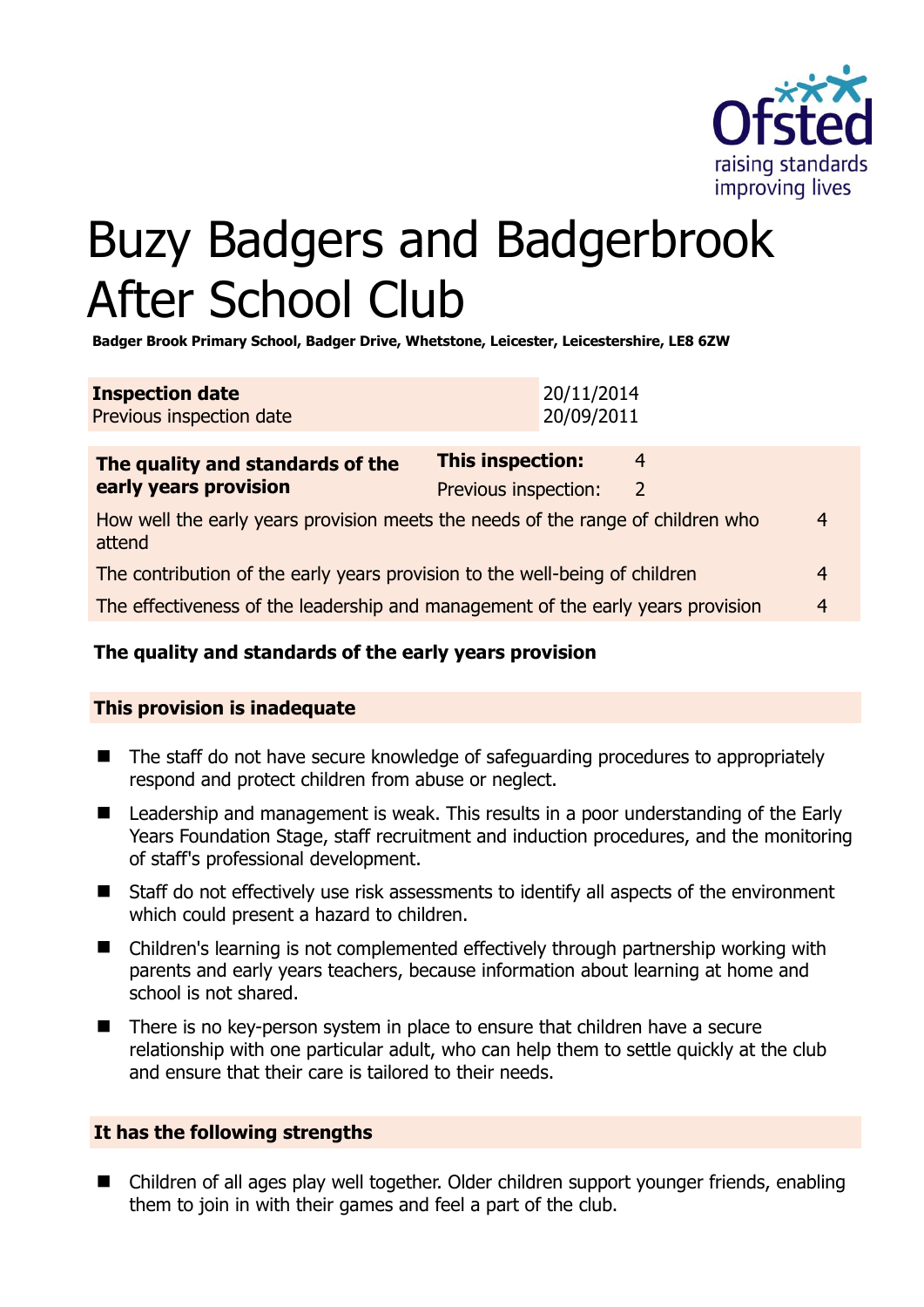# **Information about this inspection**

Inspections of registered early years provision are:

- $\bullet$  scheduled at least once in every inspection cycle the current cycle ends on 31 July 2016
- scheduled more frequently where Ofsted identifies a need to do so, for example where provision was previously judged inadequate
- **•** brought forward in the inspection cycle where Ofsted has received information that suggests the provision may not be meeting the legal requirements of the Early Years Foundation Stage or where assessment of the provision identifies a need for early inspection
- **•** prioritised where we have received information that the provision is not meeting the requirements of the Early Years Foundation Stage and which suggests children may not be safe
- scheduled at the completion of an investigation into failure to comply with the requirements of the Early Years Foundation Stage.

The provision is also registered on the voluntary and compulsory parts of the Childcare Register. This report includes a judgment about compliance with the requirements of that register.

#### **Inspection activities**

■ talked with the manager about safeguarding children and discussed self-evaluation The inspector checked evidence of the suitability and qualifications of the staff, and improvement plans.

- The inspector observed activities in the main room and outside.
- $\blacksquare$  The inspector spoke with the club's manager and staff at appropriate times.
- The inspector also took account of the views of parents spoken to on the day.

#### **Inspector**

Tracey Hobbs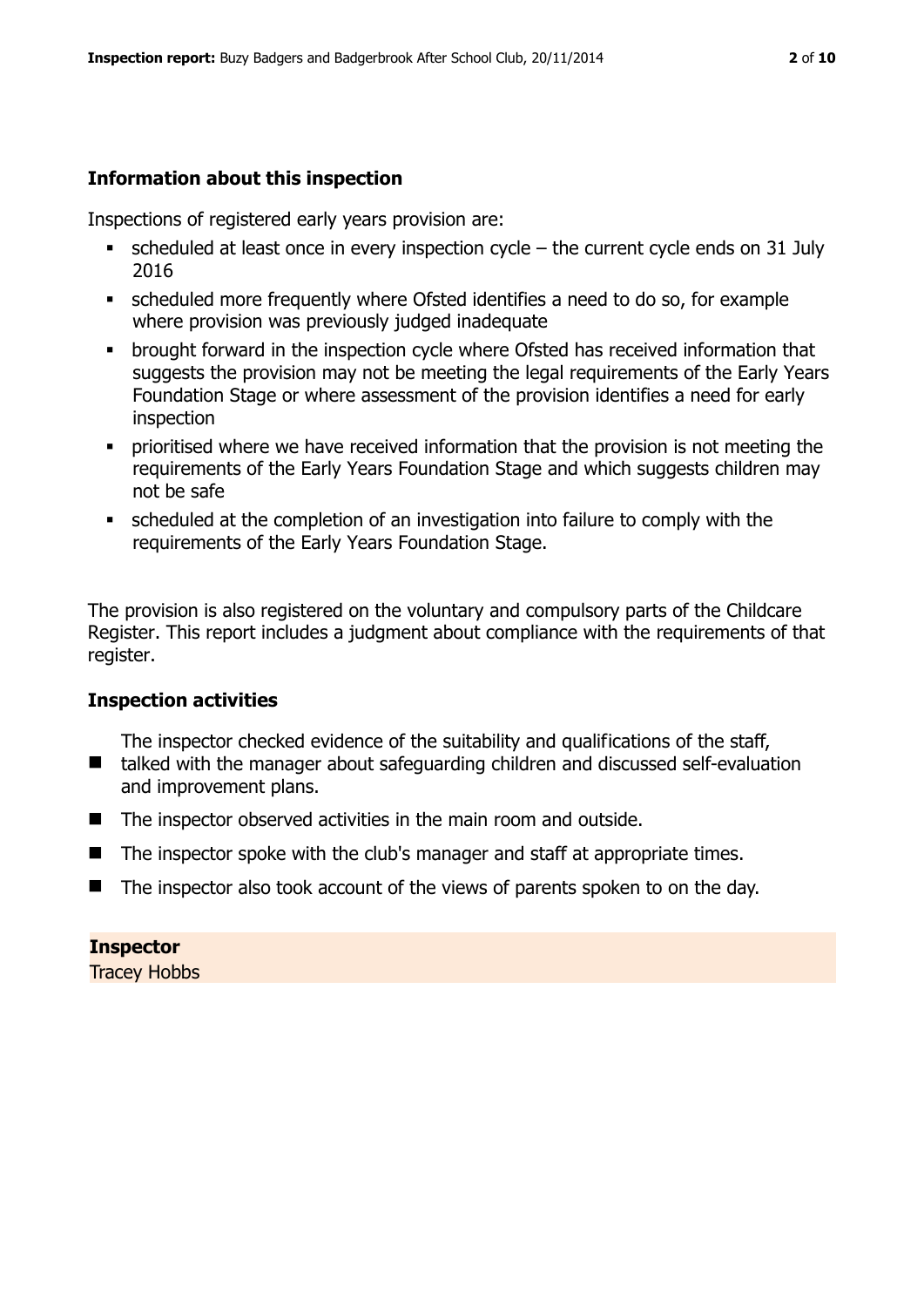# **Full report**

# **Information about the setting**

Buzy Badgers and Badgerbrook After School Club registered at its current premises in 2007 and is run by a private partnership. It operates from a classroom and the main hall at Badger Brook Primary School in Whetstone, Leicestershire. Children have access to an enclosed outdoor play area and to the school playground. The club serves children and families from the local and surrounding areas. There are currently 67 children on roll, including children within the early year's age group. Children attend for a variety of sessions. During term time, the club opens Monday to Friday from 7.30am to 8.45am and from 3.15pm to 6pm. During the school holidays, the club opens from 8am to 4pm. The club is registered by Ofsted on the Early Years Register and on the compulsory and voluntary parts of the Childcare Register. There are five members of staff who work directly with the children. Of these, three hold appropriate childcare qualifications at level 3.

# **What the setting needs to do to improve further**

## **To meet the requirements of the Early Years Foundation Stage the provider must:**

- ensure staff have a secure knowledge of safeguarding procedures in order to be able to identify and respond appropriately to signs of possible abuse and neglect, and protect children from harm
- $\blacksquare$  put in place a system for the safe recruitment of staff to ensure that information about the identity checks and vetting processes that have been completed for staff, are recorded
- $\blacksquare$  take reasonable steps to ensure the safety of children on the premises, with particular regard to more rigorously assessing the risks associated with the use of the outside area by younger children, and children having access to the main school building, lift and stairs area
- $\blacksquare$  establish effective partnerships with parents and teachers to ensure that staff are kept up-to-date with children's progress and development, and use this information to plan and extend children's learning while attending the club
- ensure assign each child a key person, to help ensure that every child's care is tailored to meet their individual needs, to help the child become familiar with the setting, offer a settled relationship for the child and build a relationship with their parents.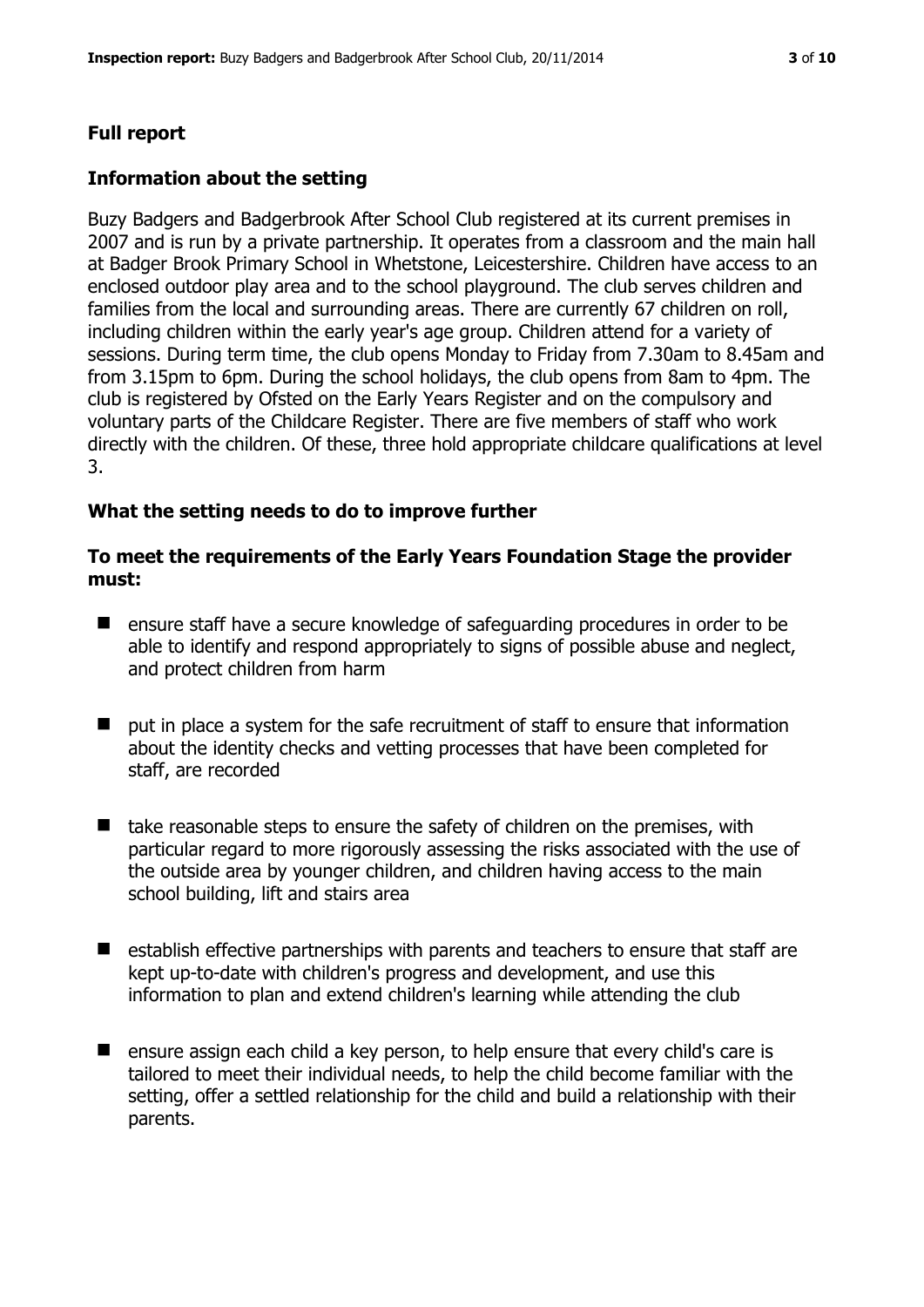#### **Inspection judgements**

#### **How well the early years provision meets the needs of the range of children who attend**

Planning for the youngest children's learning and development needs is not effective. The staff lack knowledge regarding the Early Years Foundation Stage and the need to complement children's learning in other settings, such as school, where they spend the most time. Although staff seek information from parents with regards to the children's personal details, information is not shared between staff parents and school, to enable staff to build on children's existing skills that they are learning in school. This is a fundamental requirement for out of school provision, to enable children to make good progress. The staffs' strategies for engaging parents about their child's early education and development are weak. As a result, parents do not know what their child is learning or have the opportunity to play an active role in their child's learning during children's time at the club.

Children enjoy their time at the before and after school club and demonstrate positive attitudes to their play after a busy day at school. This is because staff provide them with a range of activities, which help them occupy their time. Children have opportunities to engage in role play in the home corner, and they dress-up and play imaginatively with small world toys, such as vehicles and building bricks. Children access a number of resources that require concentration and support problem-solving, including construction toys and board games. During the inspection, children of all ages enjoyed icing cakes while assisted by the staff.

The staff are mindful that children have been at school all day and provide a range of adult-led and spontaneous activities to promote children's play. This ensures that children remain interested and have fun. Children are becoming active learners as they freely move around, selecting what they want to play with. This helps them develop independence and encourages their physical development. This is enhanced further due to an adjoining outdoor area, which encourages active involvement and movement as children enjoy playing on the school's large climbing apparatus.

#### **The contribution of the early years provision to the well-being of children**

Staff support children to develop some awareness of safety and how to stay safe. For example, children are taught that they must walk sensibly in the indoor environment and are helped to use the play equipment in the outdoor area safely. However, the host school site's main gate is open during outside play time and children are therefore at risk from unknown adults entering the areas in which they play. This does not support children's safety sufficiently. Furthermore, staff do not demonstrate sufficient knowledge and understanding in relation to the assessment of potential risks to children's safety in the club. For example, staff have not fully considered the implications of allowing younger children to access the main school building, lift and stairs area when using the bathroom facilities alone. Children are not monitored when leaving the main play area and therefore, could be missing for some time before staff notice, which means children are not always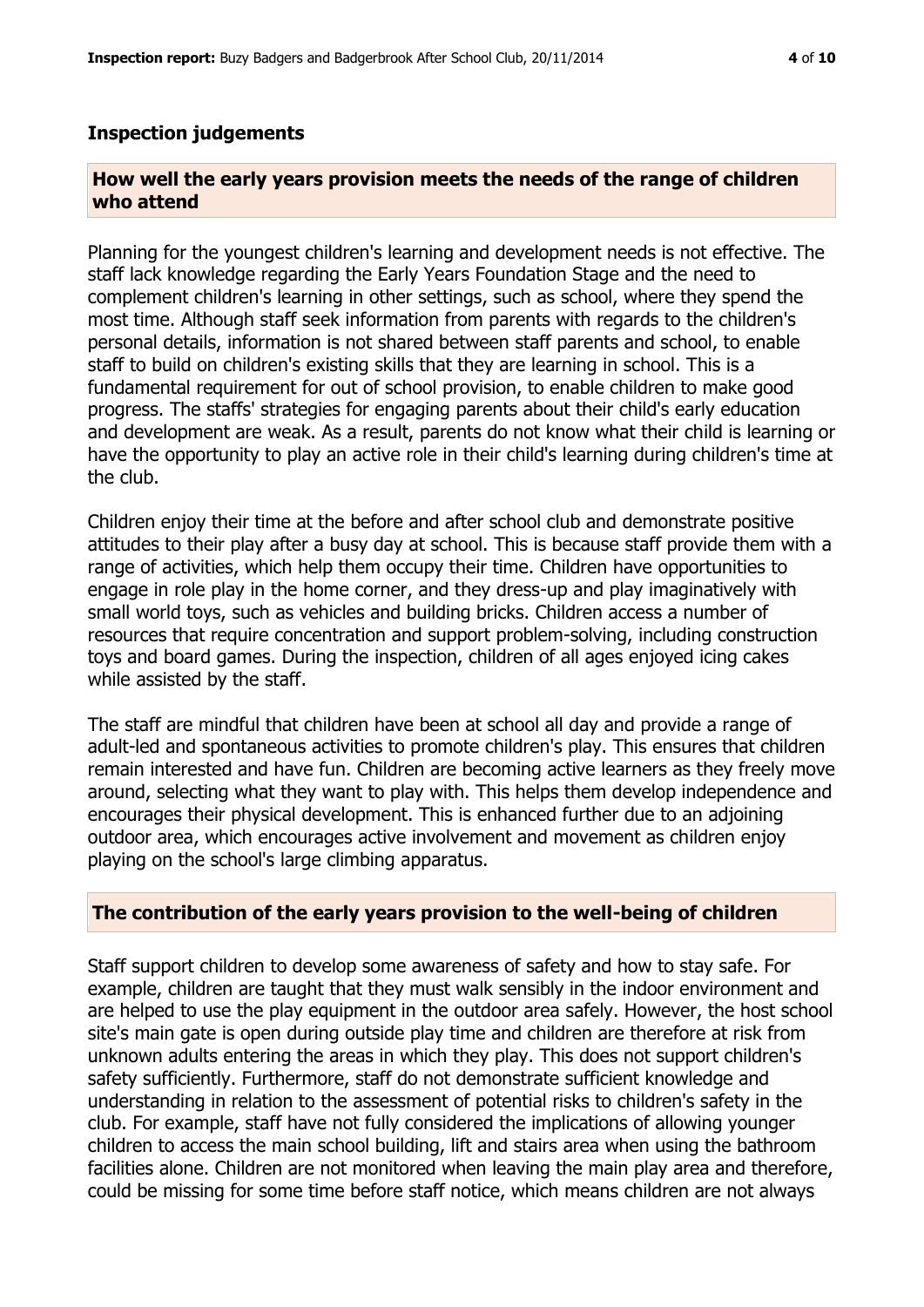secure on the premises. This results in a breach of welfare and safeguarding requirements and as a result, children's safety is not assured.

Staff are kind and caring role models. However, there is no key-person system in place to support them in making secure attachments when new children join the club and may be experiencing difficulties settling in either the club or school. Staff support children's independence and self-care as children are asked to wash their hands before snack and after toileting. Staff provide a range of foods for the children after school, including fresh fruit and biscuits. When the holiday club is operating parents provide packed lunches for their children and the staff provide a morning and an afternoon snack. There is a fresh drinking water available at all times for the children to help themselves to when thirsty. This adequately promotes children's physical health.

Staff create a welcoming and resourced environment that fosters children's sense of belonging. Staff are deployed well and know which area of the club they are responsible for supervising. Any accidents are handled appropriately and a sufficient number of staff hold paediatric first-aid certificates, so are able to deal appropriately with any accidents that occur. Children's confidence and self-esteem is raised because staff praise them for their efforts and achievements. They behave well and the rules and boundaries of the club are displayed for children and parents to see. Staff promote children's understanding of the importance of fresh air and exercise as part of a healthy lifestyle. Children in the early years age range are supported by their older friends and by the staff to get ready for outdoor play by collecting together their belongings and putting on coats. They are also reminded to hang them up again on the pegs when returning inside. Outdoor play is based mostly on physical activities, which the children have huge enthusiasm for and enjoy on a daily basis.

## **The effectiveness of the leadership and management of the early years provision**

One of the managers has attended safeguarding training. However, other members of staff do not have effective knowledge and understanding of safeguarding procedures, which does not sufficiently safeguard children in the event that there is a concern about their welfare. Managers ensure all staff have Disclosure and Barring Service checks. However, there is no set structure for the safe recruitment and induction of new staff. There is a lack of robust risk assessment for the use of the premises both indoors and out during the club's opening hours. These breaches of the requirements of the Early Years Register and Childcare Register compromise children's safety.

The managers show no commitment to staffs' professional development, and there are no appropriate arrangements in place for the supervision of staff. This has a negative impact on the quality of the provision and means that management is unaware of staffs' future training needs, which has a negative impact on their professional development and ability to expand and improve their practice. Two members of staff are fully trained in paediatric first aid, and policies and records are in place to support children's medical and health needs. Management and staff provide parents with an information booklet at the start of the placement, and ask parents to complete a registration form with their child's details.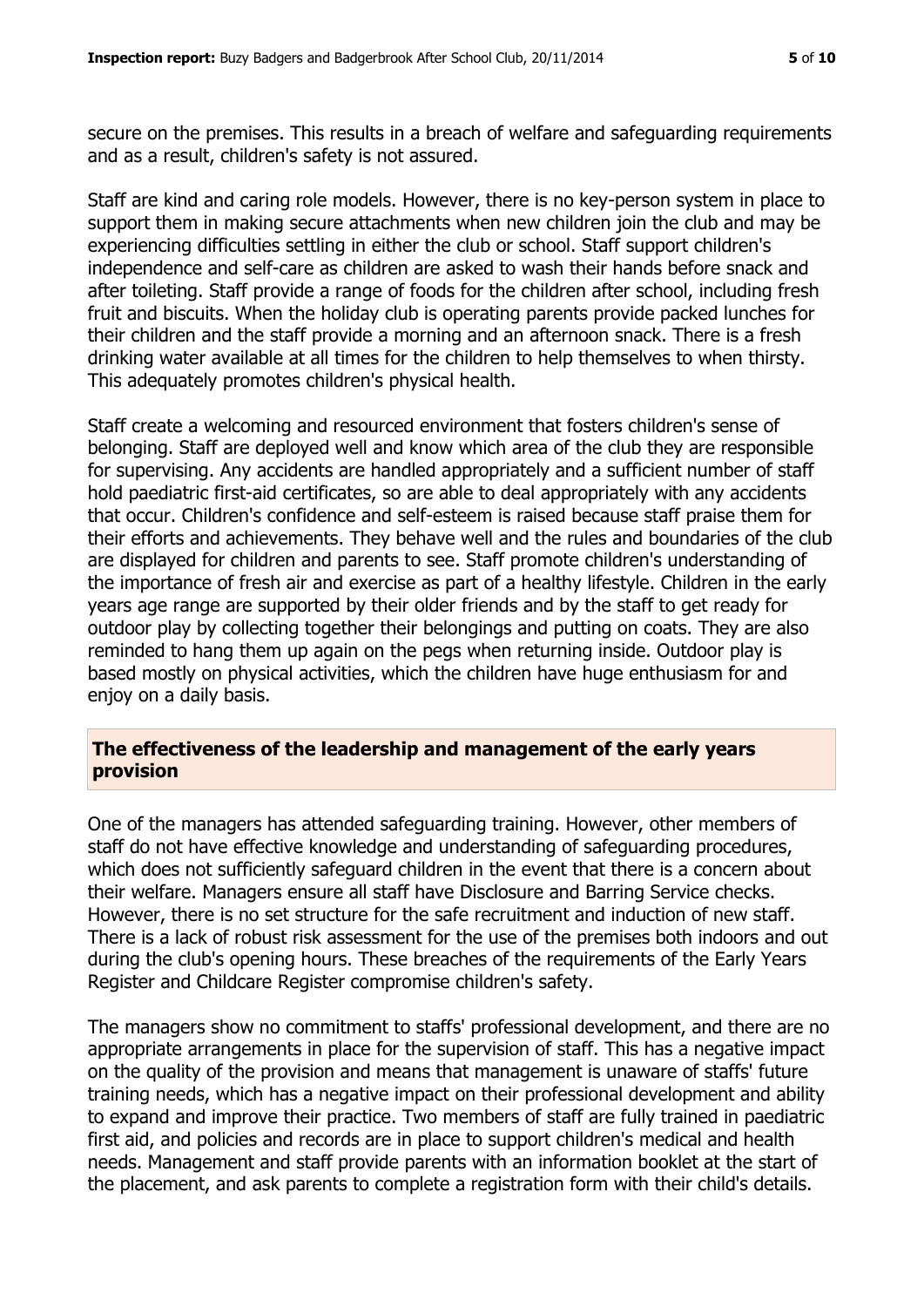Parents speak positively about aspects of the club. They state that their children are happy to attend, that the range of activities keeps their children entertained and that children are able to relax after a busy day at school. However, parents commented that they do not receive information on a daily basis about the learning and development support offered to their children.

Self-evaluation is not sufficient, and does not identify all areas of strength and weakness. The recommendations from the club's previous inspection are yet to be fully addressed. The monitoring of the club is not effective in ensuring that all roles and responsibilities to meet the requirements of the Early Years Foundation Stage are met. Consequently, this has a negative impact on children's safety and well-being.

#### **The Childcare Register**

| The requirements for the compulsory part of the Childcare Register are | <b>Not Met</b><br>(with<br>actions) |
|------------------------------------------------------------------------|-------------------------------------|
| The requirements for the voluntary part of the Childcare Register are  | <b>Not Met</b><br>(with<br>actions) |

#### **To meet the requirements of the Childcare Register the provider must:**

- train all staff on the written statement of procedures to be followed to safeguard children from abuse or neglect (compulsory part of the Childcare Register)
- $\blacksquare$  ensure that no one can enter the premises without the knowledge of a person who is caring for children on the premises (compulsory part of the Childcare Register)
- take all necessary measures to minimise any risks to the health or safety of the children and staff in their care (compulsory part of the Childcare Register)
- ensure that no one can enter the premises without the knowledge of a person who is caring for children on the premises (voluntary part of the Childcare Register)
- take all necessary measures to minimise any risks to the health or safety of the children and staff in their care (voluntary part of the Childcare Register).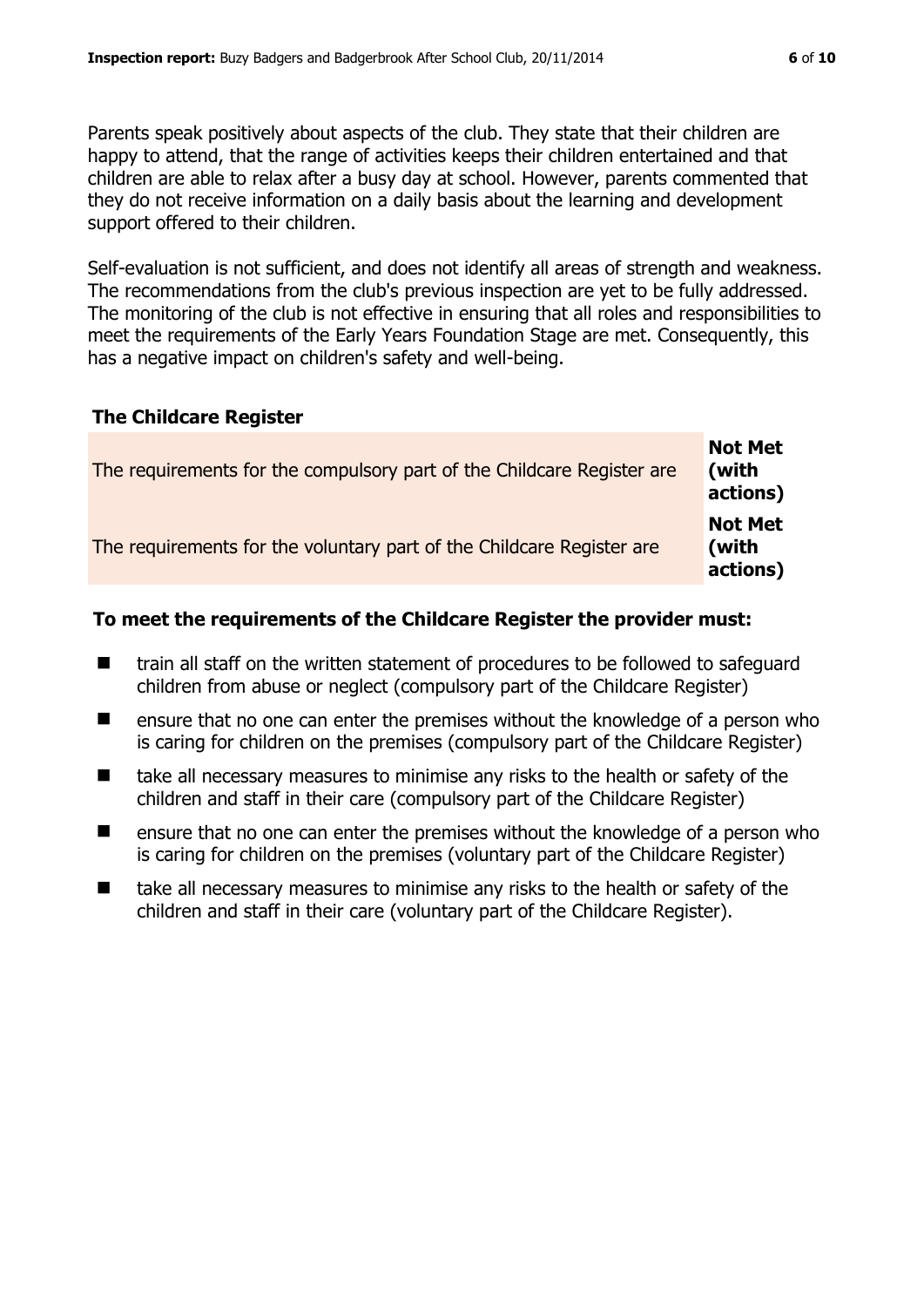# **What inspection judgements mean**

# **Registered early years provision**

| <b>Grade</b> | <b>Judgement</b>               | <b>Description</b>                                                                                                                                                                                                                                                                                                                                                                                |
|--------------|--------------------------------|---------------------------------------------------------------------------------------------------------------------------------------------------------------------------------------------------------------------------------------------------------------------------------------------------------------------------------------------------------------------------------------------------|
| Grade 1      | Outstanding                    | Outstanding provision is highly effective in meeting the needs<br>of all children exceptionally well. This ensures that children are<br>very well prepared for the next stage of their learning.                                                                                                                                                                                                  |
| Grade 2      | Good                           | Good provision is effective in delivering provision that meets<br>the needs of all children well. This ensures children are ready<br>for the next stage of their learning.                                                                                                                                                                                                                        |
| Grade 3      | <b>Requires</b><br>improvement | The provision is not giving children a good standard of early<br>years education and/or there are minor breaches of the<br>safeguarding and welfare requirements of the Early Years<br>Foundation Stage. We re-inspect nurseries and pre-schools<br>judged as requires improvement within 12 months of the date<br>of inspection.                                                                 |
| Grade 4      | Inadequate                     | Provision that is inadequate requires significant improvement<br>and/or enforcement action. The provision is failing to give<br>children an acceptable standard of early years education and/or<br>is not meeting the safeguarding and welfare requirements of<br>the Early Years Foundation Stage. It will be monitored and<br>inspected again within six months of the date of this inspection. |
| Met          |                                | There were no children present at the time of the inspection.<br>The inspection judgement is that the provider continues to<br>meet the requirements for registration.                                                                                                                                                                                                                            |
| Not met      |                                | There were no children present at the time of the inspection.<br>The inspection judgement is that the provider does not meet<br>the requirements for registration.                                                                                                                                                                                                                                |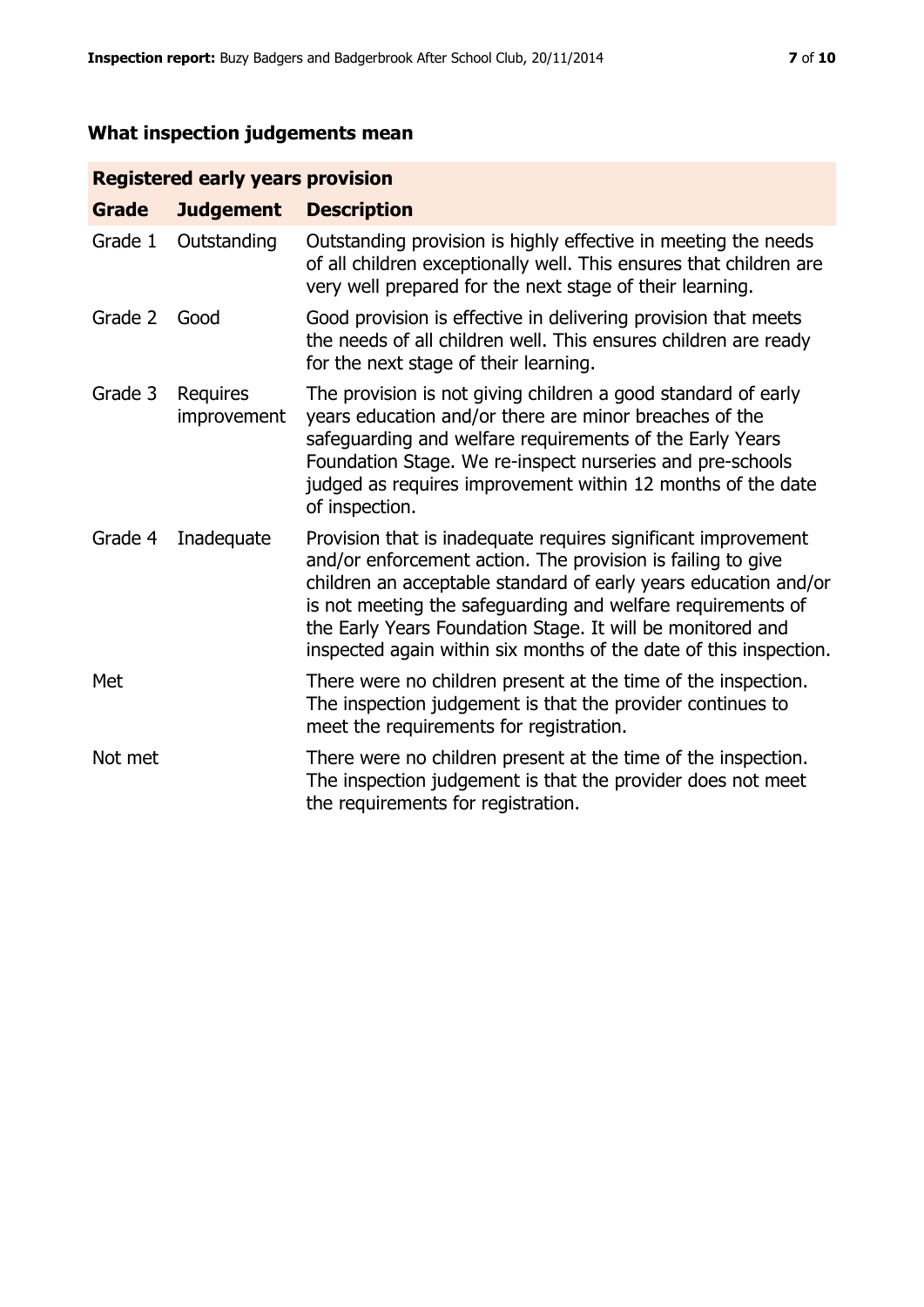## **Inspection**

This inspection was carried out by Ofsted under sections 49 and 50 of the Childcare Act 2006 on the quality and standards of provision that is registered on the Early Years Register. The registered person must ensure that this provision complies with the statutory framework for children's learning, development and care, known as the Early Years Foundation Stage.

# **Setting details**

| Unique reference number            | EY358453                                 |
|------------------------------------|------------------------------------------|
| <b>Local authority</b>             | Leicestershire                           |
| <b>Inspection number</b>           | 863552                                   |
| <b>Type of provision</b>           |                                          |
| <b>Registration category</b>       | Childcare - Non-Domestic                 |
| Age range of children              | $0 - 17$                                 |
| <b>Total number of places</b>      | 32                                       |
| Number of children on roll         | 67                                       |
| <b>Name of provider</b>            | Badgerbrook Afterschool Club Partnership |
| <b>Date of previous inspection</b> | 20/09/2011                               |
| <b>Telephone number</b>            | 0116 275 2353                            |

Any complaints about the inspection or the report should be made following the procedures set out in the guidance *'Complaints procedure: raising concerns and making complaints* about Ofsted', which is available from Ofsted's website: www.ofsted.gov.uk. If you would like Ofsted to send you a copy of the guidance, please telephone 0300 123 4234, or email enquiries@ofsted.gov.uk.

# **Type of provision**

For the purposes of this inspection the following definitions apply:

Full-time provision is that which operates for more than three hours. These are usually known as nurseries, nursery schools and pre-schools and must deliver the Early Years Foundation Stage. They are registered on the Early Years Register and pay the higher fee for registration.

Sessional provision operates for more than two hours but does not exceed three hours in any one day. These are usually known as pre-schools, kindergartens or nursery schools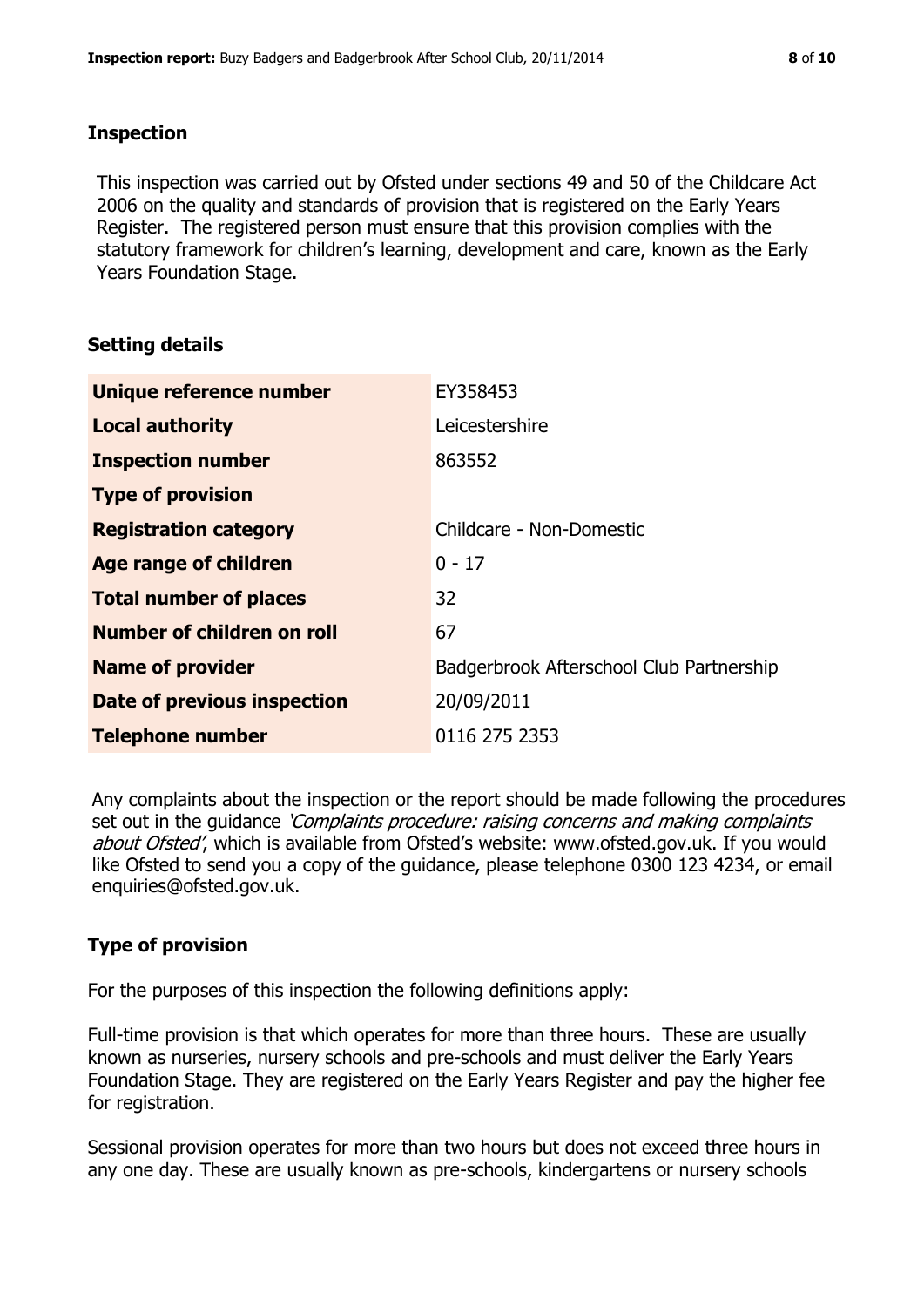and must deliver the Early Years Foundation Stage. They are registered on the Early Years Register and pay the lower fee for registration.

Childminders care for one or more children where individual children attend for a period of more than two hours in any one day. They operate from domestic premises, which are usually the childminder's own home. They are registered on the Early Years Register and must deliver the Early Years Foundation Stage.

Out of school provision may be sessional or full-time provision and is delivered before or after school and/or in the summer holidays. They are registered on the Early Years Register and must deliver the Early Years Foundation Stage. Where children receive their Early Years Foundation Stage in school these providers do not have to deliver the learning and development requirements in full but should complement the experiences children receive in school.